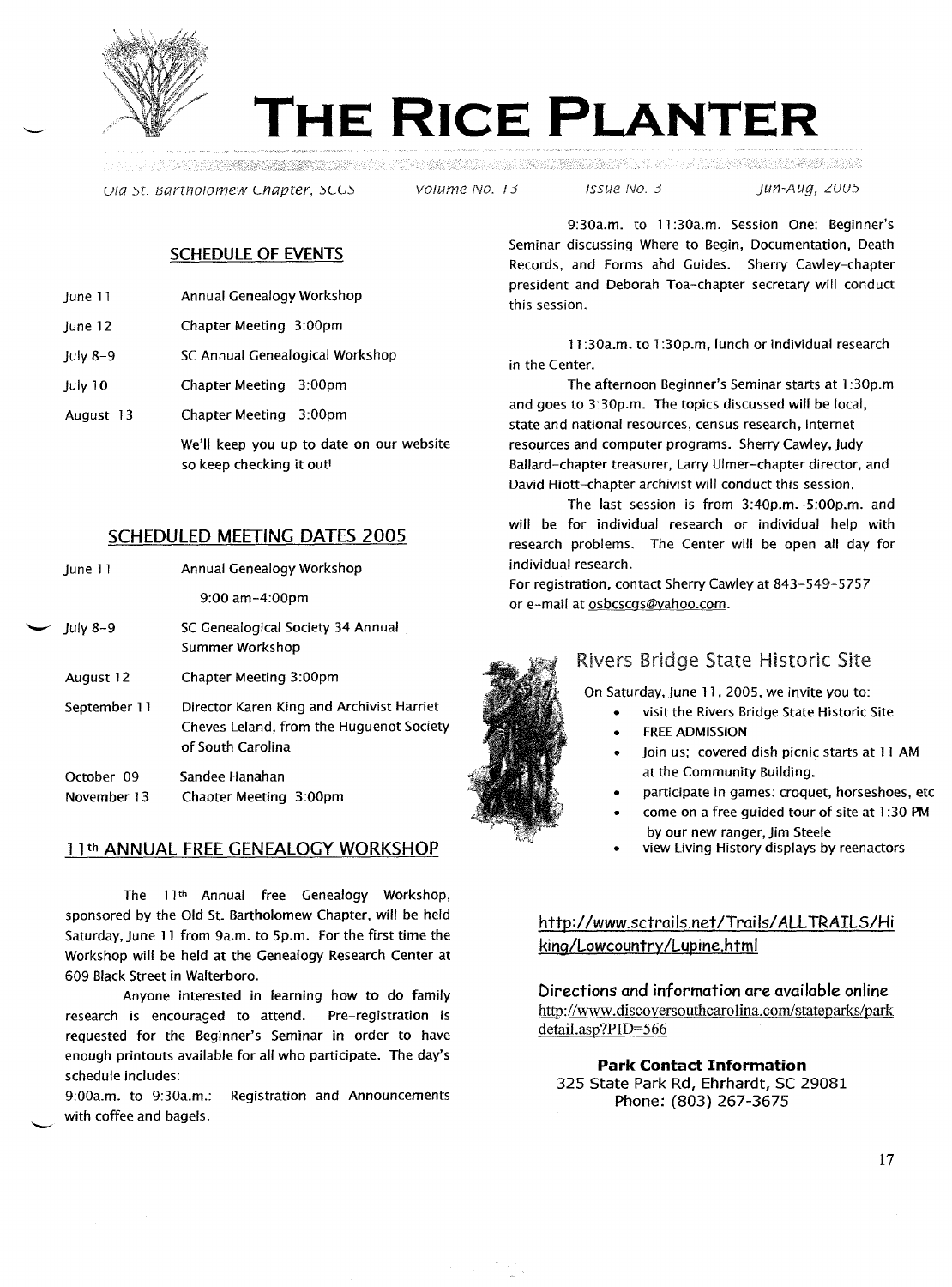#### **Driving Directions**

Seven miles southwest of Ehrhardt, SC and 13 miles east of Allendale off SC 641.

## 34th ANNUAL S.c. GENEALOGY WORKSHOP

WILL FEATURE DR. THOMAS RODERICK, DNA EXPERT The 34th Annual South Carolina Genealogical Society will be held Friday and Saturday, July 8th and 9th in Columbia at the S.c. Department of Archives and History. A featured speaker will be Dr. Thomas H. Roderick, geneticist and nationally known research scientist from Bar Harbor, Maine. He will speak on "Genetics & Genealogy in the 21 st Century" and "Tracing Male & Female Ancestral Lines Using DNA Analysis."

He will also be featured in a DNA Roundtable Discussion. Roderick is currently a member of several genealogical societies and his genealogical publications have appeared in various journals including The American Genealogist, The National Genealogical Society Quarterly, and The Maine Genealogist. For an example see: "The Y chromosome in Genealogical Research: 'From Their y's a Father Knows His Own Son.'''

Other speakers include Barbara Vines Little, President, National Genealogical Society; John L. Andrews, Jr., President South Carolina Genealogical Society; Dr. Rodger Stroup, Director SC Archives; and Brent H. Holcomb, professional genealogist. Other topics will include Finding Women in the Shadows of History, Documents and Books on the Web, SC Colonial Records, Virginia Chancery Records, African American Slave Genealogy, Free Persons of Color and Native American Genealogy, The Problem of Public Documents for Sale, and more.

Discounts are available for members of the SC Genealogy Society as well as for pre-registration before June 30,2005. The Conference Hotel is Courtyard by Marriott, Columbia, NE with special rates available for workshop attendees who make reservations by Thursday, June 16, or as long as rooms are available. Additional information can be obtained by calling (843) 383-5212 or on the Internet at htto://www.scqen.org. The South Carolina Archives Research Room will be open

For researchers on Friday and Saturday, July 8 and 9, 8:45 a.m. - 4:45 p.m.

## **CHAPTER PUBLICATION PROJECTS**

#### PIONEER CERTIFICATE PROGRAM FOR COLLETON COUNTY

If your ancestors were born or lived in Colleton County, you might be eligible for a Pioneer Certificate. The Old St. Bartholomew Chapter of the South Carolina Genealogical Society now offers three levels of Pioneer Certificates for Colleton County: Colonist, Founder, and Settler.

The 'Colonist' Pioneer Certificate is from 1663 to 1782. This period is from the establishment of Colleton County by the Lord Proprietors to the naming of Jacksonboro as the Provisional Capital of South Caroiina.

The 'Founder' Pioneer Certificate is from 1783 to 1860. This period is from the conclusion of the Revolutionary War to the end of the Antebellum Period when there were over 200 active Plantations in Colleton County.

The 'Settler' Pioneer Certificate is from 1861 to 1930. This period is from the beginning of the Civil War to the collapse of the agricultural economy in the Lowcountry. That caused a major flight to the larger cities and other states.

The cost of the Pioneer Certificate Program kit is \$20.00 per certificate. Additional certificates may be obtained for immediate family members at an additional cost of \$10.00 per certificate.

To qualify for certification, all one has to do is complete and submit the application, an Ancestor Chart of Descendants from you to your direct descendant, a family group sheet showing your immediate family, and the necessary documentation. Everything you need is included in the program kit.

It is not as difficult as one might think to document the existence of an ancestor. There are two basic types of documentation to look for- primary and secondary.

Primary documents are documents that were made at the time of a specific event. Examples would be a birth certificate, a death certificate, a marriage certificate, military records, land records, probate records, wills, naturalization and/or citizenship papers, census records, and official school records.

Secondary documents are documents that are made after a specific event has occurred such as a high school yearbook, Bible records, a Christening or Baptism record, a published obituary, a tombstone inscription, a city or county directory, the Freedman's Bank records and different types of books. Information on an individual can be found in local, county or state history books, tax record books, plat books, a family history book, a diary, newspaper articles, or even personal papers and letters.

Generally, you will need three primary sources or their equivalent to prove each generation. It usually takes two secondary pieces of documentation to equal one primary. The easiest way to work through the necessary documents that you need is to first make a list of what you have. Then dig through those old boxes in the attic and closet or those 'junk' drawers you are always meaning to clean out. You will be amazed at what you can find.

Then you can go to the courthouse records, the county records, the local library, the local Genealogy Research Center, the local Family History Center, the state archives, and any number of other sources to find the necessary documentation to prove that your ancestor lived in Colleton County.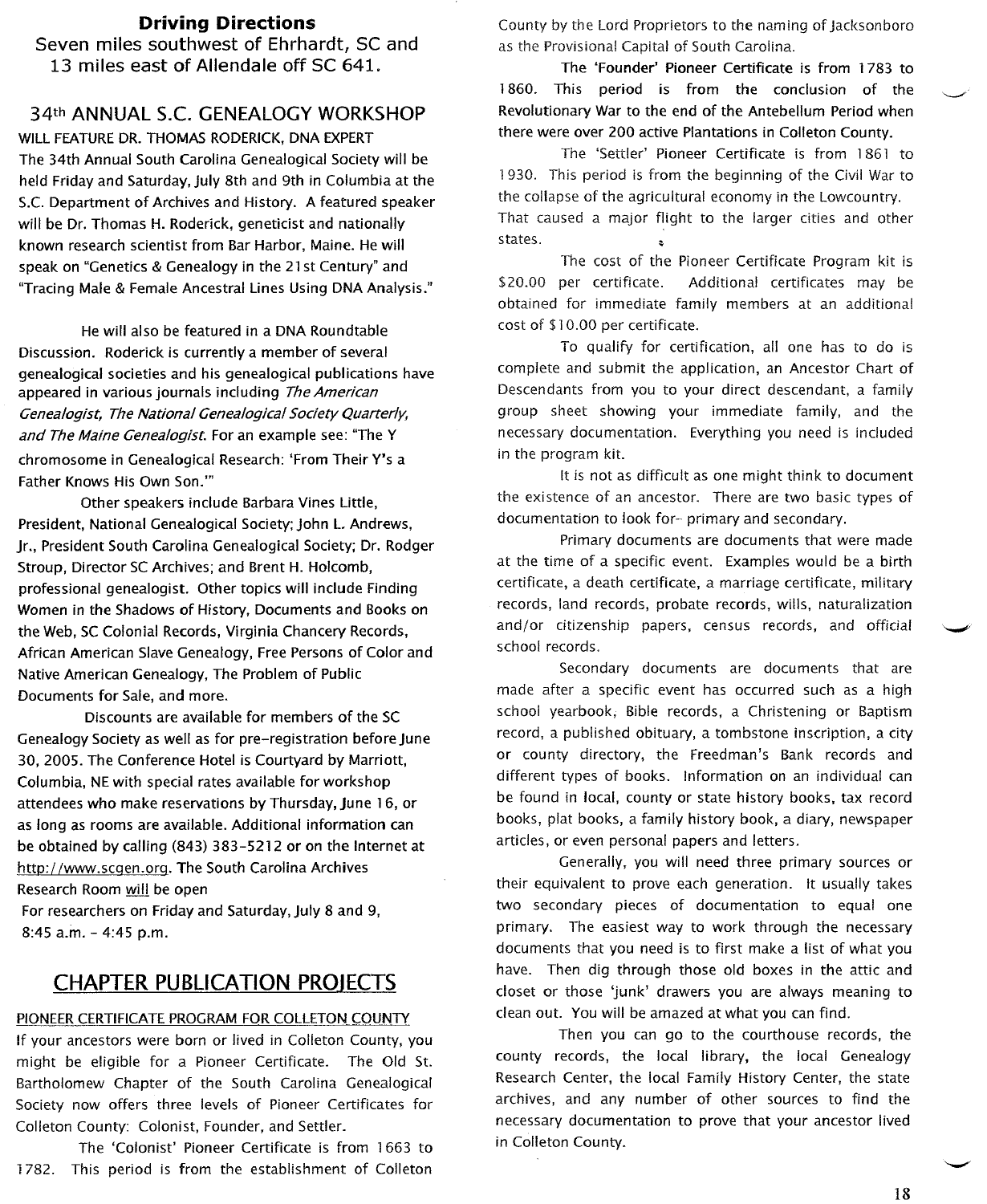Once your application has been approved, you will receive a Certificate for the appropriate level that is suitable for framing and the Ancestor Chart of Descendants will be published in an issue of The Rice Planter, the official quarterly newsletter of the chapter.

Your name, your direct descendant's name, and your level of certification will be submitted to the South Carolina Genealogical Society for publication in The Carolina Herald, their quarterly magazine, and other local publications. A copy of the application and documentation will also be placed in a binder that will be available at the chapter's Genealogy Research Center at 609 Black Street in Walterboro.

The Pioneer Certificate Program is open to anyone who can document a direct line to a descendant who was born or lived in Colleton County during one of the specific time periods. All those interested in purchasing a Pioneer Certificate Program kit should contact chapter president, Sherry Cawley at 843-549-5757

## **WHAT'S IN PRINT**

From time to time The Rice Planter will review new books and/or reprints of 'Oldies but Goodies'. Anyone who wishes to have a book reviewed in The Rice Planter, please send a copy to the chapter. The book will be donated to our archives after the review. A copy of the review will be sent upon request.

This review of "NO PROUDER FATE contributed by Bob Williams. A recently published book that maybe of interest to Colleton County family researchers is NO PROUDER FATE: THE STORY OF THE 11TH SOUTH CAROLINA VOLUNTEER INFANTRY by Neil Baxley. Originally organized as the 9th SC Infantry Regiment in the summer of 1861, the unit was reorganized in the spring of 1862 as the 11th SC Infantry Regiment. About half those who served in the unit were from Colleton District, modern Colleton and Dorchester Counties plus part of today's Charleston County - Saint Paul's Parish.

Pages 200 to 418 contain an alphabetical roster of the men who served in the 11th South Carolina Infantry Regiment. Their company is indicated and in some cases the author noted if they were wounded or passed away during the war. It is this portion of the book most researchers will find useful.

The first portion of the book is a narrative history of the 11th South Carolina Infantry from its organization in 1861 as the 9th SC Infantry to its surrender at Durham Station, N. C. on April 26, 1865. (Pages 99 to 1] 0 are photographs of some of the men who served in the unit.) Unfortunately, there is no index so one either has to flip through the pages

or read the book to learn if one's ancestors or kin had been mentioned.

Baxley's work is an easy read. Those who choose to read the book should be warned the author is not a professional historian, there are errors.

One of the minor errors, a reference to the regiment's surgeon is on page 188. To quote, "Surgeon Williams returned to Beaufort and resumed his practice." Dr. Abraham English Williams was born in the Edisto Section of Colleton District. When the war was over he returned to his home in the Round O area. He is buried beside his wife, Georgiana Sheridan Williams, in the Williams Cemetery in Cottageville, S. C.

A major error is the opening paragraph of Chapter 5. The author began the fifth chapter by indicating that General Ambrose Burnside had been the leader of a failed Union attempt to take Fort Fisher near Wilmington, N. C. in December 1864. In fact, Burnside had been relieved of his last command in the summer of 1864; and Benjamin "Beast" Butler, had led the Union failure at Fort Fisher in the closing days of 1864.

In the first part of 1864, the 11th SC Infantry Regiment traveled by railroad from Charleston, S. C. to the Lake City area of Florida. Enroute, the foot soldiers passed through Salkehatchie Station, modern Yemassee, where several of the men jumped train so they could visit their families, maybe for the last time.

Something that the author missed in his research was the possibility of family reunions once the command reached its destination in Florida. Some natives of Colleton District had moved down there prior to the war. An example of someone who had relatives in Florida is Dr. Abraham E. Williams. Two of his older brothers, James Benjamin Williams and Peter Edward Williams, had moved to the Lake City region of Florida with their families in the 1850's.

What is a fair book might have been a great book if more research had been done. Those who are not familiar with the 11th SC Infantry Regiment will at least have a general idea of what their ancestors experienced in the 1860's.

In the early 1960's, the author of NO PROUDER FATE, Neil Baxley, was born in North Carolina. While a young man he joined the United States Marine Corps. After completion of his enlistment, in the 1980's, he became a member of the Beaufort County, SC Sheriff's Department. The book was published by Authorhouse. It is currently available only in paperback and maybe purchased at book stores in Beaufort, S. C. or from the author. Those who use the internet can purchase the book from amazon.com or the web site of Barnes and Nobles.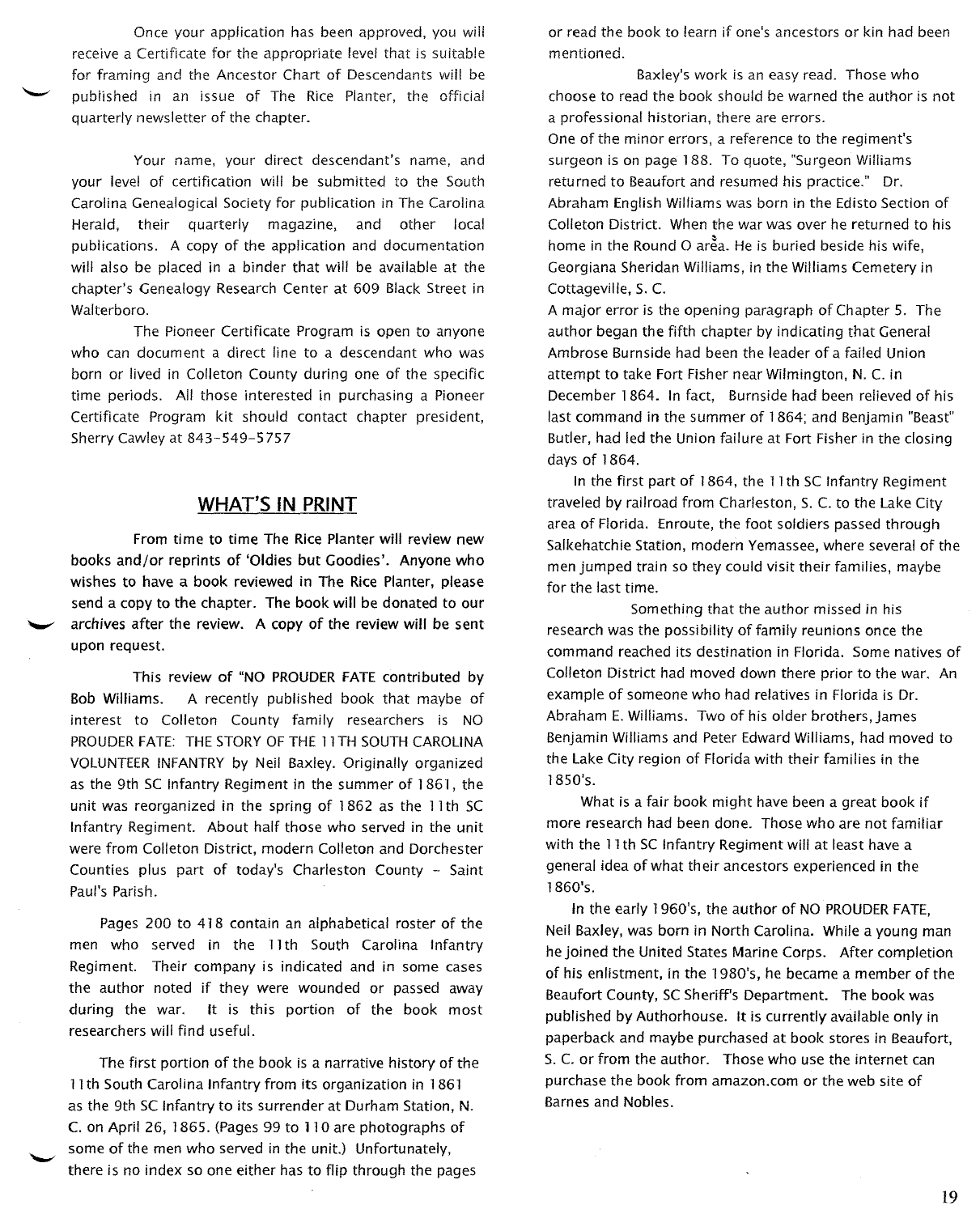#### NEW" GENEALOGY RESEARCH CENTER

We really need to get more of our members to volunteer to work at the research center. The center needs your time. Schedule: 9am-l pm and 1pm-5pm Tuesdays and Saturdays. We need everyone to give at least one day of their time. The more we have to volunteer the more days we can open for others to use the center. Give your time for a great cause. Contact Sherry Cawley 549-5757 or Judy Ballard 538-3214.

# GENEALOGY RESEARCH CENTER Sponsored by the Old St. Bartholomew Chapter, SCGS RULES OF CONDUCT

We want to help everyone that we can on their family research; however, all the 'help-services' at the Center are by volunteers. We feel that a few simple rules of conduct will help everyone who wants to do research here.

It is understood that:

- No material of any kind may leave the Center.
- The volunteers cannot do the research for you.
- No food or drink in the research rooms.
- No smoking is allowed in the building.
- No large bags or personally owned books may be brought into the Center.
- No small children in the research rooms.
- Digital cameras will be allowed, if the flash is turned off.
- All material to be copied will be done by the Staff.
- Laptop computers on battery power will be allowed.
- Only notebooks, notepads or paperwork in file folders will be allowed.
- Please use a pencil at all times.
- Any material loaned to the Center is on loan for a period of One Year.
- Any material still with the Center after the one-year period will be considered a donation and become the property of the Center.
- The Center is not liable for any material loaned to the Center that is damaged, lost, or stolen.



This photo was taken at the Grand Opening of the new Genealogical Research Center. Officers of Old St. Bartholomew Chapter of 2005. Left to Right: Front Row; Sherry Cawley President of Chapter, Judy Ballard Treasurer, Deborah Toa Secretary. Back Row; Left to Right: John Andrews President of the State Genealogical Society, Bob Williams Vice President of OSBC, Larry Ulmer Chapter Director, Louise Lyons Newsletter Editor, David Hiott Archivist/ Historian.

#### Editors note:

For those of you who missed the Grand Opening of the new Research Center. What a Grand day it was. We had a great turnout. We had guest come from a great distance such as California, Florida, and Virginia. The guest had a wonderful time. Visitors got the chance to view our resources and all the wonderful information that is available now to the public. Now we need the member's support, to come out and volunteer your time to keep our Research services available to the public. Contact Sherry Cawley 549-5757 or Judy Ballard 843-538-3214.

New Feature to newsletter, photos. If you have a photo you would like put in newsletter send it to me or articles or questions (I will place them in the newsletters as space permits) please send them to me. Ikinardlyons@yahoo.com

#### INQUIRIES

From time to time we get inquiries by mail and over the internet. If you are connected to any of the mentioned surnames, why don't you contact the person making the inquiry? This is from: Larry Glover

Looking for any information on Andrew Jackson Smoak. Last listed in the 1860 census. His wife was Caroline Lowery Hyrne. (daughter of Henry Hyrne & Henrietta Ann Freeman). She supposedly died in 1900. I haven't been able to find any information on where they were buried or any of their descendants. I would appreciate anything you may have. Contact me at: laqlover19@comcast.net. Thanks Larry

20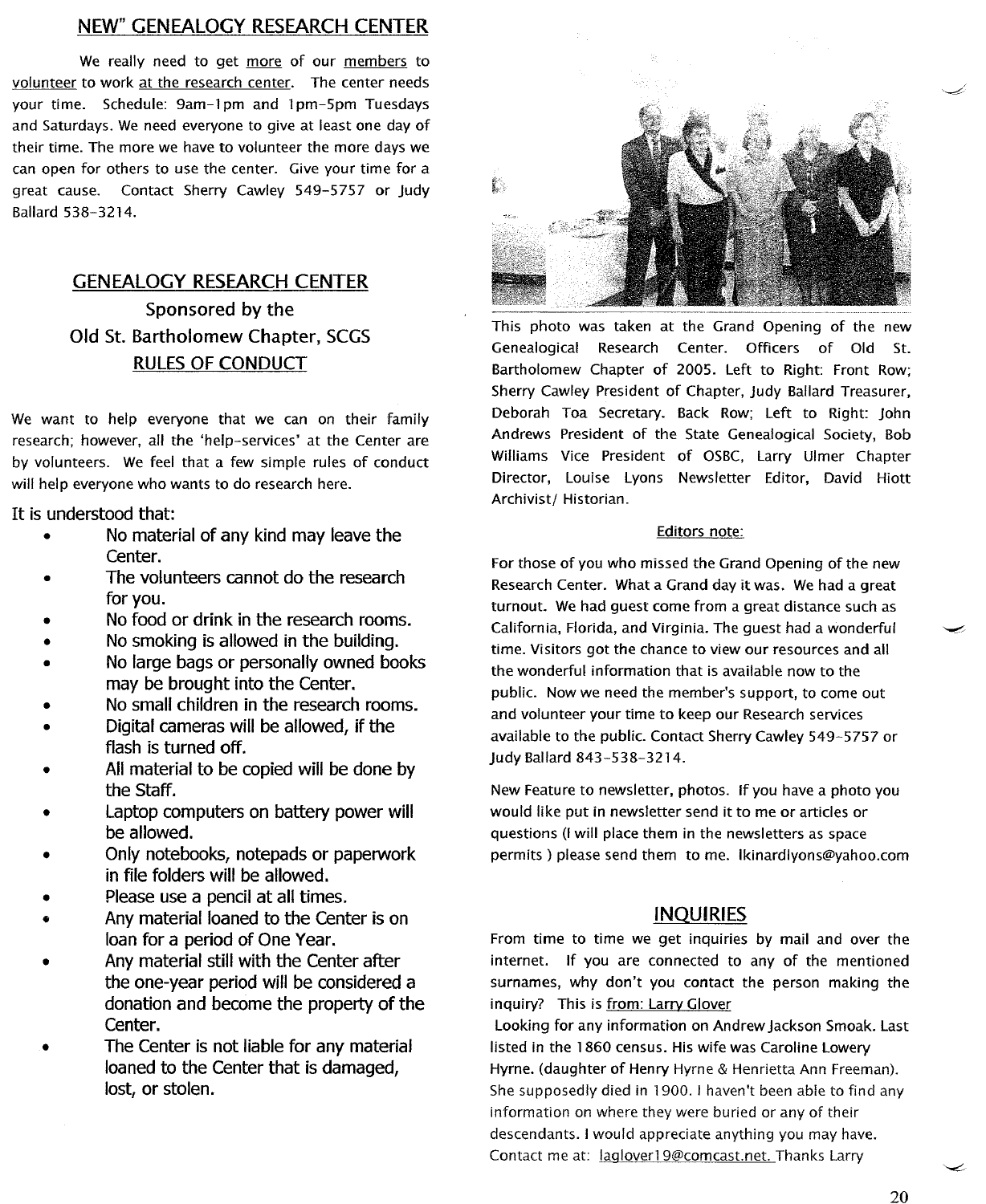## **Donations Made to the Chapter**

Helen Branham has sent us three long rectangular ~ photos: one of a mill, one of the mill workers, and one of the mill staff with their families. She also enclosed a history of the mill, more photos; and a beginning list of names to go with the photos.

We can't thank you enough!! As members like you start to share their family treasures, other chapter members and people in the community might begin to find items such as yours and want to have a copy put into the Center too. I would really hope that some of the people in the photos can be identified. Your extra special efforts are what will make the Genealogy Research Center such a success. Sherry Cawley, chapter president

[Ed. Note: Member Helen Branham sent us this article. If you have some information you think the rest of our members would like to know about, please send it to your editor, Louise Lyons at Ikinardlyons@yahoo.com.

'OS January 10 Library of Congress puts Civil War maps online Columbia Tribune WASHINGTON (AP) - Civil War buffs are getting access to a treasure trove of information thousands of original maps and diagrams of battles and campaigns between 1861 and 1865, all posted on the Internet. The Library of Congress is posting 2,240 maps and charts and 76 atlases and sketchbooks, while The Virginia Historical Society and the Library of Virginia are adding about 600 items. Much of the collection is online now; the rest will be by the spring.

The items depict troop positions and movements as well as fortifications. There also are reconnaissance maps, sketches and coastal charts and theater-of-war maps.

One plan of the Mississippi port of Vicksburg was done in 1863, the year Union Gen. Ulysses S. Grant forced its surrender on July 4 in one of the war's most decisive operations. It gave the Union control of the river and cut the Confederacy in two.

It also won the attention of President Abraham Lincoln to his most successful commander. He wrote Grant a letter of congratulation and promoted him to major general.

The Vicksburg map includes fortifications, railways, levees, drainage, vegetation and even the names of a few residents. The same day Vicksburg fell, more than 900 miles away Confederate Gen. Robert E. Lee began retreating to Virginia from Gettysburg, Pa., after his defeat there.

The National Archives and Records Administration recently drew attention to a map of the Gettysburg campaign in its

own collection. It records positions of troops on July 2, 1863, when the South came close to winning the battle.

The agency has been looking at the back of some of its documents since it worked with Walt Disney Pictures on the film "National Treasure," a fictional story about a map to hidden treasure on the back of the Declaration of Independence.

The Gettysburg map, which is not online, went with Lee's report on the battle to Confederate President Jefferson Davis. On the back of Lee's 14-page report was written: "Read with satisfaction and returned to War Dept. Jefferson Davis Aug. 6. 1863"

Davis might have been relieved by the failure of Union Gen. George Meade to pursue and destroy Lee's retreating forces.

Gettysburg was a decisive defeat for the Confederates after a series of victories. Lee surrendered to Grant nearly two years later.

The contribution of the Virginia Historical Society includes maps of Virginia locations, created by Confederate officers. They detail roads, bridges, waterways and buildings, including farms and plantations with the owners' names.

The Library of Virginia has maps that went with reports to the governor and field maps of the southwestern part of the state, found in books that belonged to Confederate Gen. William Loring.

Items already posted can be seen at: http://memory.loc.gov/ammem/collections/civil\_war\_maps

#### **FEDERATION OF GENEALOGICAL SOCIETIES**

Our chapter is a member of FGS. This means that any of our chapter members can take advantage of the benefits of FGS. Their yearly conference is one of the biggest in the genealogical world. Get more info at: http://www.fqs.orq Federation of Genealogical Societies

As FGS enters our 29 Anniversary year it is a pleasure for me, as president of the Federation of Genealogical Societies, to take the opportunity to thank you for your support. It is the collective membership of societies such as yours that is the strength of the Federation.

The members of any organization will only benefit to the extent that they reach out and take advantage of the opportunities provided.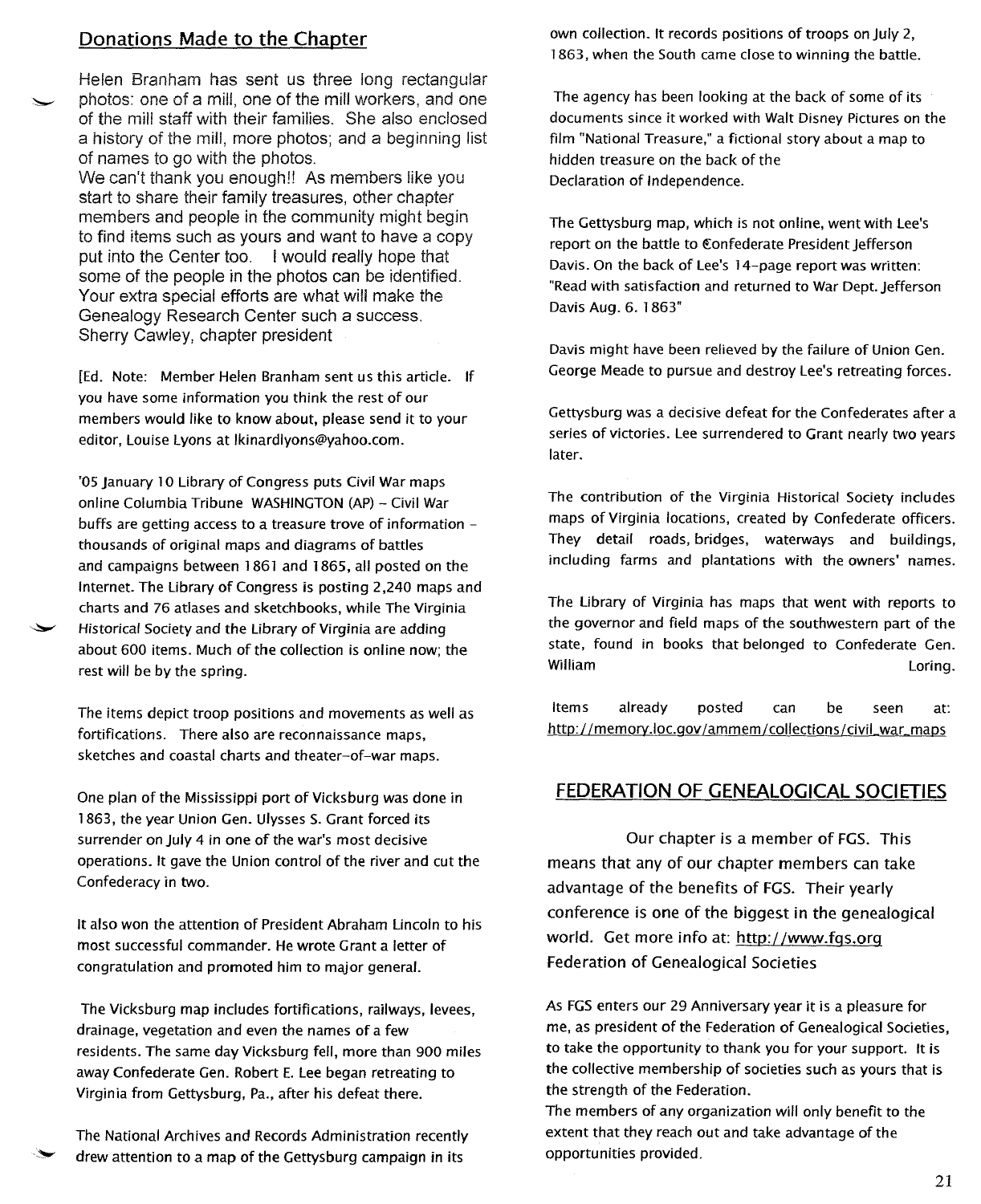Volunteers are the lifeblood of every genealogical society. Without them, our societies could not function successfully. The Civil War Soldiers and Sailors System - Report 2005

FGS recruited and trained thousands of volunteers to work on the creation of an every-name index to the participants in the Civil War. The data center for the project is located in the Genealogical Society of Utah Family History Department in Salt Lake City. In 1999, FGS and GSU, with support from the National Park Service, the National Archives, and the Civil War Trust, completed the data entry of more than five million names and began a post-audit review of all batches.

The following article is from FORUM magazine, Volume 16:4 winter 2004, pp 31-32.

The Civil War Soldiers and Sailors System: Completed and Reborn

By Curt B. Witcher, MLS, FUGA

No other war in the history of the United States had the impact the War Between the States had on this country. The total number of soldiers engaged in this epic event was truly staggering, and the number of casualties from virtually every state and territory touched upon the realm of the unbelievable. Dealing with the uncertainty and ravages of war are challenging enough for even the strongest of families. In this War Between the States, the anxiety level for many families was even higher as brother fought against brother and neighbor raised arms against neighbor in many areas of the country. So significant was the War Between the States that if one has an ancestor in the country between 1870 and 1860, the chances of that person and his family being at least indirectly affected by the war are rather great. It makes the event something every genealogist must be aware of when researching that period of the 19th century. Fortunately, there are some very good tools for researching--chief among those tools being the Civil War Soldiers and Sailors System.

The Civil War Soldiers and Sailors System (CWSS) is a cooperative project of the Federation of Genealogical Societies, the Genealogical Society of Utah/Family History Department, the National Park Service, and the National Archives. In the early 1990s, these organizations met to discuss possible ways of making basic information about the participants in the War Between the States available in national parks and to other interested researchers via the Internet. [Several articles about how this database system started can be found in earlier issues of FORUM magazine.]

From those initial sparks of interest the CWSS was born, and quickly the United Daughters of the Confederacy, the Sons of Union Veterans, the American Battlefield Protection Program, and thousands of data-entry volunteers from

across the country on both sides of the Mason-Dixon Line were added to this initial partnership. Nearly a decade's work culminated in a Ford's Theatre celebration the final Monday of September 2004. On that day it was announced that the last two states worth of general service record index data were loaded into the online system and linked to the tremendous amounts of extant information already indexed and available on the site. At the same time, a new Web address for the site was announced: www.civilwar.nps.gov. So what's the big deal about another War Between the States Internet site? First, it was an extraordinary example of volunteerism and the power of private-public partnerships. And the Federation of Genealogical Societies demonstrated beyond a shadow of a doubt the powerful utility of marshaling the resources of the genealogical community. Second, the idea of building a modest but consistent and substantive core of data around which future data could be layered was proven to be a worthwhile approach to database construction. And finally, the CWSS site makes available tremendous quantities of information and opens significant research avenues to genealogists and military historians. Let's take a look.

Of the numerous search options available to visitors of the CWSS site, the one likely to be explored most often is the "Soldiers" link. Clicking on this link will open a search template in which one can key any combination of the following data: first and last name of the soldier, side in the war, state of origin, unit, and function (e.g. infantry, cavalry, engineers, etc.). The only required field is the surname field. The results are displayed so that the veteran's name and regiment are hypertext links. And this is where the magnificence of this online file begins to shine through.

Clicking on the veteran's name will reveal the specific data entered from the general service record index card. Explanatory browser windows are linked to four of the result fields so that the researcher, for example, knows what "alternative name" means in the context of this database. The National Archives microfilm and roll number are included so one can verify the keyed data.

Clicking on the link to the veteran's regiment in the results list will provide one with a history of the regiment including muster in and muster out dates, the various other units to which the particular regiment was attached during the war, a detailed account of the regiments service history including the major battles in which it was engaged, and a listing of how many individuals from the unit were lost during the war including a breakdown of the number of officers and enlisted men, and the number who died from disease.

Embedded in the regimental histories are hypertext links to detailed descriptions of the major battles in which each unit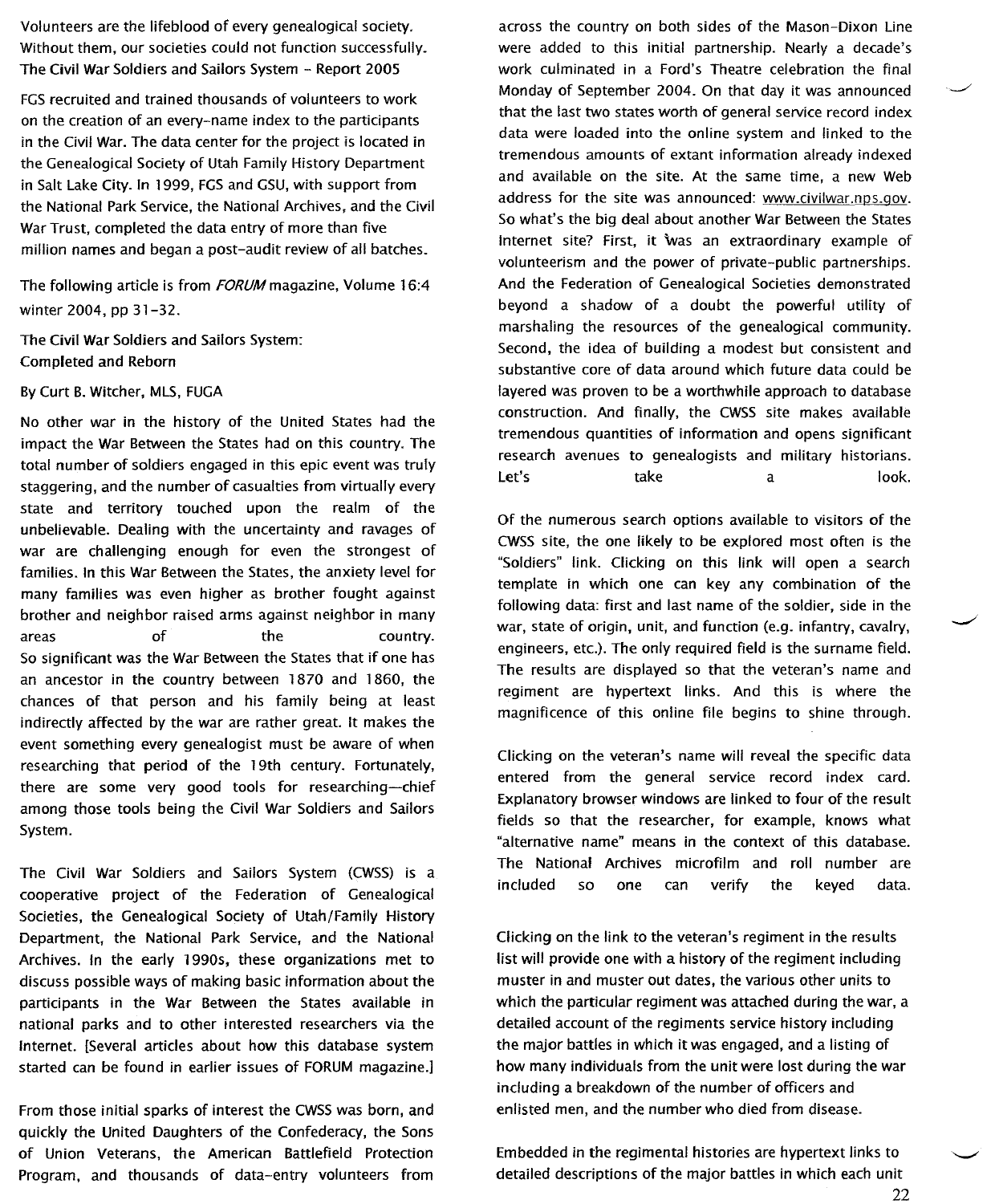participated. Complementing the narrative history, one also learns if the battle was known by any other name (many did have multiple names), the dates of engagement, the location and campaign, the principal commanders, the forces engaged, and the casualties on both sides. Reading these battle histories can provide a researcher with a rather vivid picture of what life was like for an ancestor involved in those harrowing events as well as what strategies were being employed by those leading the campaigns. Each history concludes with whether the engagement was a Confederate or Union victory and a source citation for the information provided.

For many, the most significant link found on a regimental history page is the link to pull together a list of all the soldiers associated with the specific unit. When researching a military ancestor, knowing all the others who served in the unit or regiment creates the research opportunity to explore for letters and diaries that may have mentioned, described, or detailed life relating an ancestor who may not have kept a diary or written letters, or whose writings are no longer extant. Those willing to take the time to explore for the writings of others in an ancestor's unit are frequently rewarded.

On the regimental history page, there is also a link to search for a specific soldier within a particular unit as well as a link to an online exhibit, "Symbols of Battle: Civil War Flags in the NPS Collections." Note that even the smallest unit that served for the shortest amount of time has a regimental history page. Certainly this part of the CWSS is worthy of thorough exploration.

To complement the link to "Soldiers" on the main CWSS page, there are seven other major links and a number of lesser or minor links to useful information. The "Sailors" link provides one with access to data on approximately eighteen thousand African Americans who served with the Union navy. The records for these individuals are much more robust than the data gleaned from the general index cards. Typically the records for these African American sailors contain the sailor's name, birthplace, age, height, complexion, occupation, and naval service. The detailed muster records for many provide a useful insight into the locations and terms of service.

There is a significant amount of additional information and research helps associated with the "Sailors" portion of the CWSS.There is a hypertext map one can use to discern the birthplaces of Union sailors of African American descent. It is an interesting way to search for and group African Americans who served in the navy during the war. Other links include related websites and a description of the records consulted for the data file.

provide the researcher with an opportunity to both search for specific regiments and battles as well as obtain more information about both. The "Prisons" link provides a database of names and research information for Fort McHenry (a confederate prison) and Andersonville (a Union prison). Unit designation and prison dates are part of the data associated with each prisoner. Poplar Grove National Cemetery is the only cemetery currently listed under the "Cemeteries" link though the National Park Service intends to eventually have data from all fourteen of the national cemeteries it manages. The significant amount of detail available for each burial includes a picture of each veteran's grave marker. The "Medals of Honor" is the last of the researchable data files available on the CWSS site and provided brief information about those who received this honor for service in the war.

Besides the numerous data files which contain the names of 6.3 million War Between the States participants, the CWSS site also contains links to learn more about the participation of African Americans in the war, a "Researchers Toolbox" to provide information on obtaining records, "Stories of the Civil War," and materials for teachers to use in the classroom. The "Educate" link contains lesson plans, "curriculum connections," as well as CWSSand other related activities to teach young people about this important time in our country's history. The collection of related information is truly remarkable.

The September celebration marking the completion of the soldiers data file of the CWSS also served to announce a new CWSS partner for the National Park Service-the National Geographic Society. Nationa' Geographic will be working with the National Park Service to enhance regimental histories and battle descriptions with digital mapping systems. These systems will put the researcher right at the battlefield, trace the movements of regiments engaged in a particular area, and put one right along side one's War Between the States ancestor. This exciting partnership will exploit the extraordinary power of technology as applied to historical research.

Though one unified system, the CWSSis a number of interrelated and inter-linked data files that provide tremendous amounts of contexted data and detailed information for both the casual and the expert searcher. With continuing initiatives to add related databases to the CWSS and the tremendous partnership with the National Geographic Society, this website will continue to be a must-use resource for genealogists and students of military history. Curt Witcher is the Historical Genealogy Manager of the Allen County Public Library in Fort Wayne, Indiana. He is a former president of both the Federation of Genealogical Societies.